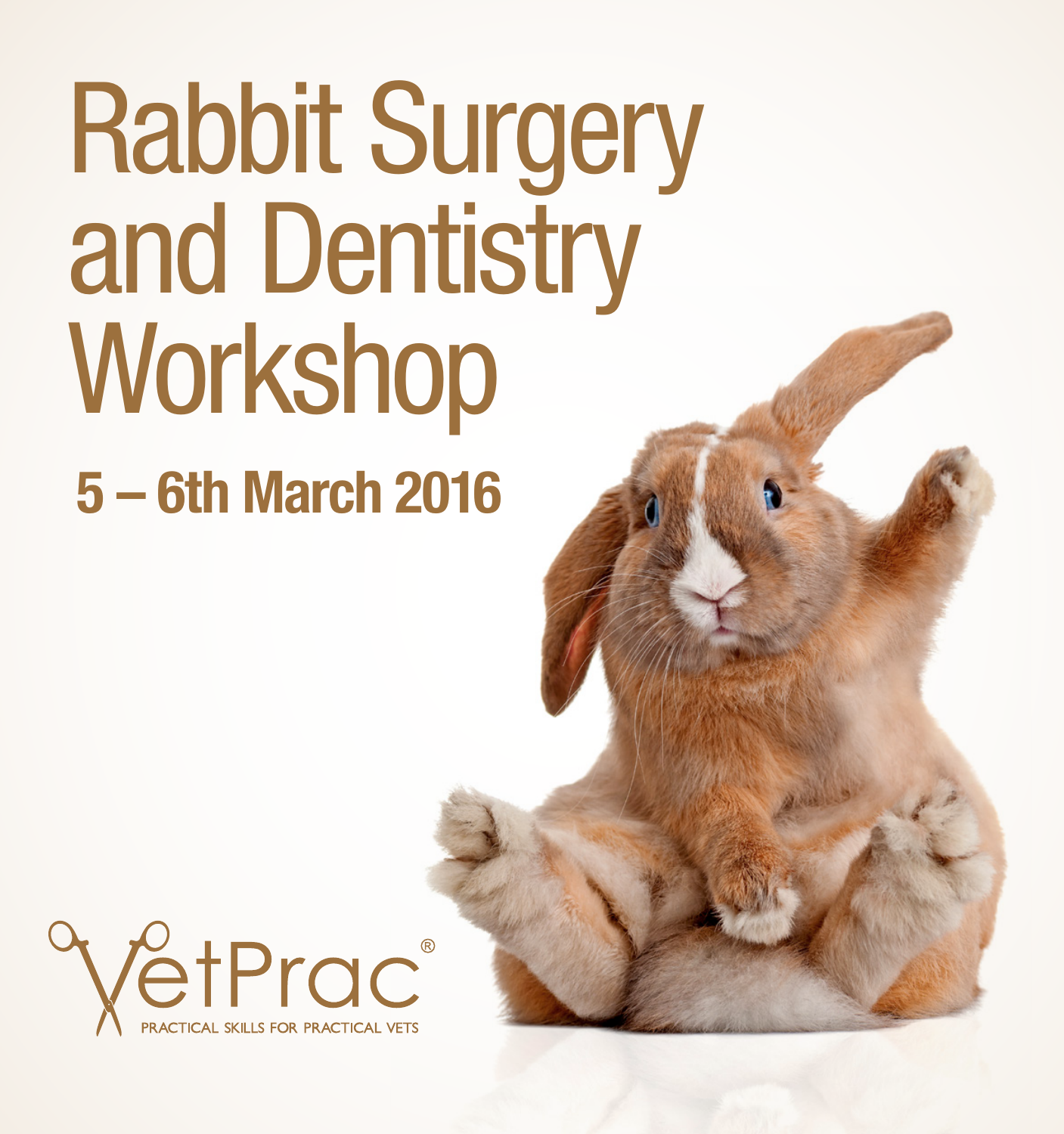# **SCHEDULE**

| <b>DAY 1</b>        |                                                           | DAY <sub>2</sub>   |                                                                    |
|---------------------|-----------------------------------------------------------|--------------------|--------------------------------------------------------------------|
| 8:00am              | Registration                                              | 8:00am             | Tutorial 6<br><b>Emergency and</b><br><b>Supportive Procedures</b> |
| 8:30am              | Tutorial 1<br><b>Nutrition and Husbandry</b>              |                    |                                                                    |
| 9:30am              | Tutorial 2<br><b>Physical Examination</b>                 | 9:00am             | Practical 4<br><b>Diagnostic Imaging</b>                           |
| 10:15am             | Morning Tea                                               | 10:25am            | <b>Morning Tea</b>                                                 |
| 10:45am             | Tutorial 3<br><b>Clinical Techniques</b>                  | 10:40am            | Practical 5<br><b>Emergency Techniques</b>                         |
| 11:45am             | Tutorial 4<br><b>Common Surgical Procedures</b>           | 11:40pm            | Tutorial 7<br><b>Dentistry</b>                                     |
| 12:45 <sub>pm</sub> | Lunch                                                     | 1:10 <sub>pm</sub> | Lunch                                                              |
| $1:15$ pm           | Practical 1<br><b>Intubation and</b>                      | $1:55$ pm          | Practical 6<br><b>Dentistry Part 1</b>                             |
|                     | catheter placement                                        | 3:10 <sub>pm</sub> | Afternoon Tea<br><b>Peri-operative Care</b>                        |
| 2:30 <sub>pm</sub>  | Practical 2 and 3<br><b>Common Surgical Procedures</b>    | 3:25 <sub>pm</sub> | Practical 7                                                        |
| 4:00 <sub>pm</sub>  | Afternoon Tea                                             |                    | <b>Dentistry Part 2</b>                                            |
| 4:15 <sub>pm</sub>  | Tutorial 5<br><b>General Anaesthetic</b><br>and Analgesia | 5:00pm             | <b>Collect Certificates</b><br>and Questions                       |
|                     |                                                           |                    |                                                                    |

5:30pm *Day End*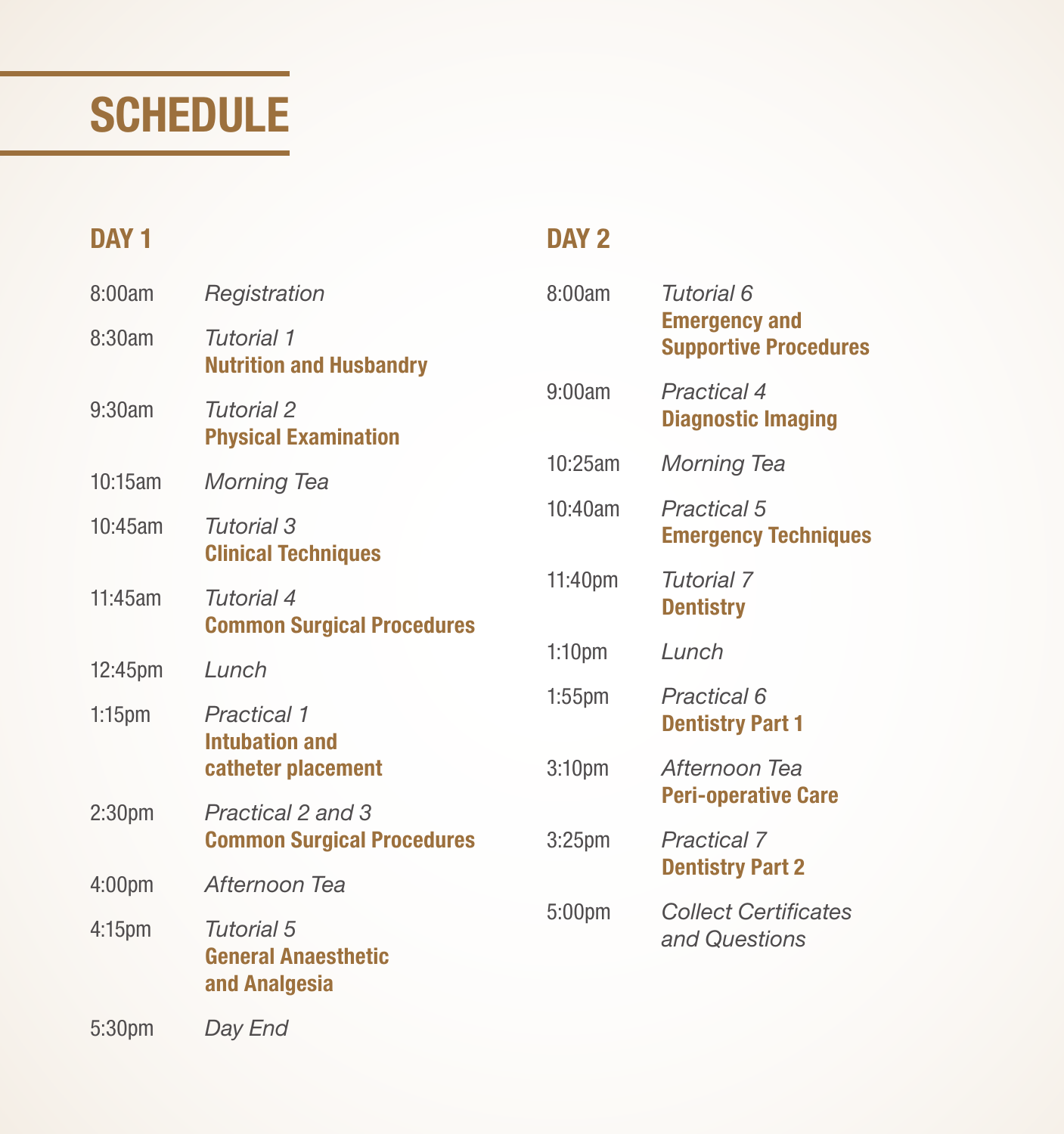### **SKILLS YOU WILL USE IMMEDIATELY**

Veterinary care for rabbits is a growing area for our profession with huge profit potential. Be confident anaesthetising and intubating a rabbit.

Place catheters with confidence. Practice rabbit dental surgery and common surgical procedures like amputations. intestinal surgery and desexing. Read rabbit radiographs with confidence. Be quided through the most practical 2 day workshop for small mammal clinicians in 2016.



# **BOOK NOW! DON'T MISS OUT PLACES LIMITED**

**BE BETTER TRAINED FOR RABBIT VETERINARY CARE**

**OFFER UNIQUE SERVICES IN YOUR AREA**

**INCREASE PRACTICE PROFITABILITY**

**CALL 0414 581 600 FOR MORE INFORMATION WWW.VETPRAC.COM**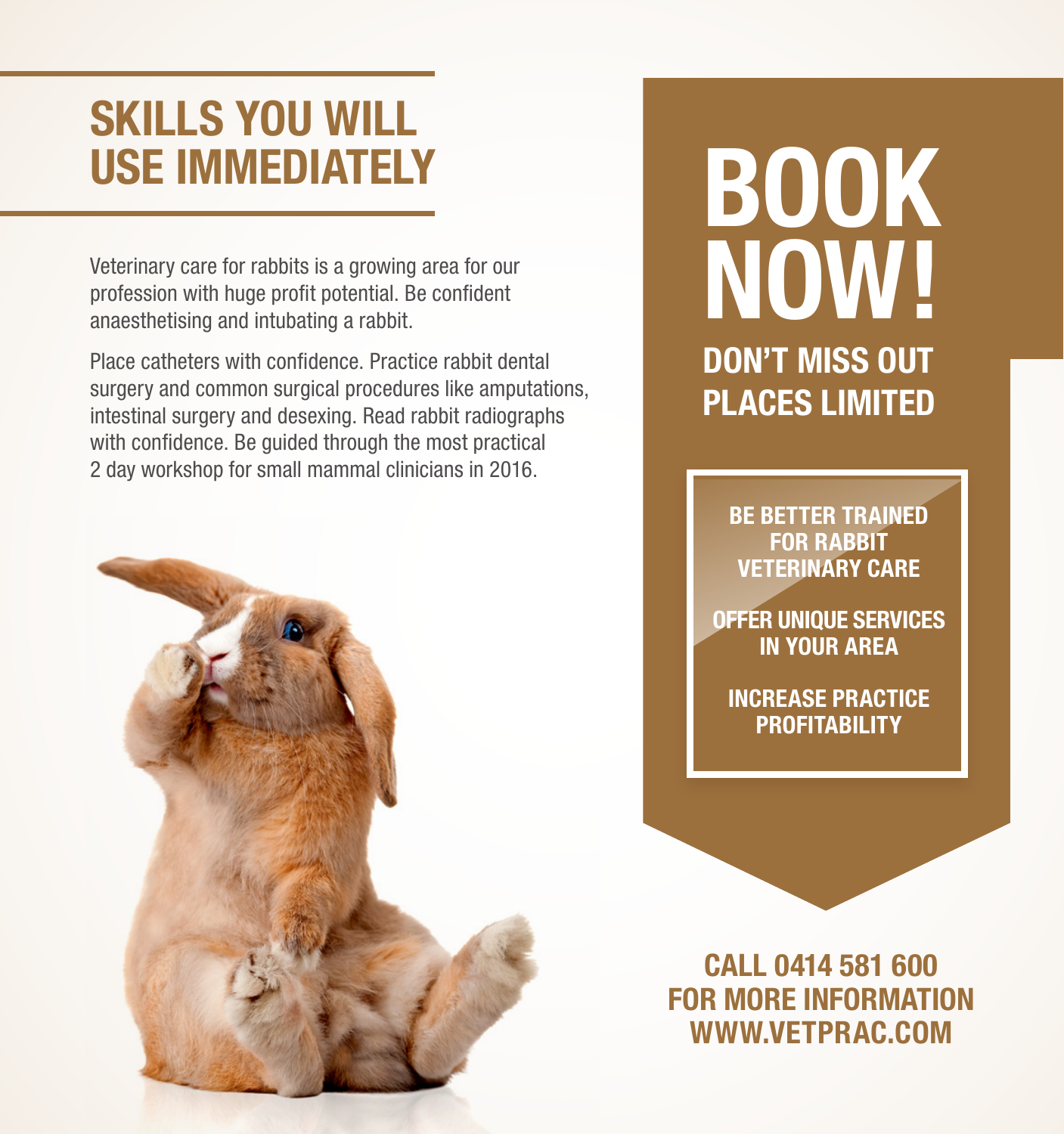- **SMALL GROUPS**
- **HANDBOOK BY DAVID VELLA**
- **OVER 200 PAGES OF TIPS AND TRICKS**
- **TWO DAYS**
- **SURGERY TRAINING**
- **7 HRS OF PRACTICAL WET LABS**

#### **CPD VALUE**

23 points

#### **TUTOR**

Dr. David Vella BSc BVSc(Hons) DABVP Exotic Companion Animals)

#### **DATE**

Saturday and Sunday, March 5– 6th 2016

#### **COURSE FEE (2 DAYS)**

\$2200 +GST Includes Dinner on Saturday night. Book before January 25th and get the Textbook of Rabbit Dentistry valued at \$200 for FREE.

#### **CONTACT ILANA AND TYNG FOR FURTHER DETAILS**



info@vetprac.com



0414 581 600

#### **LOCATION**

Pre-Clinical Studies Centre Charles Sturt University Wagga Wagga NSW

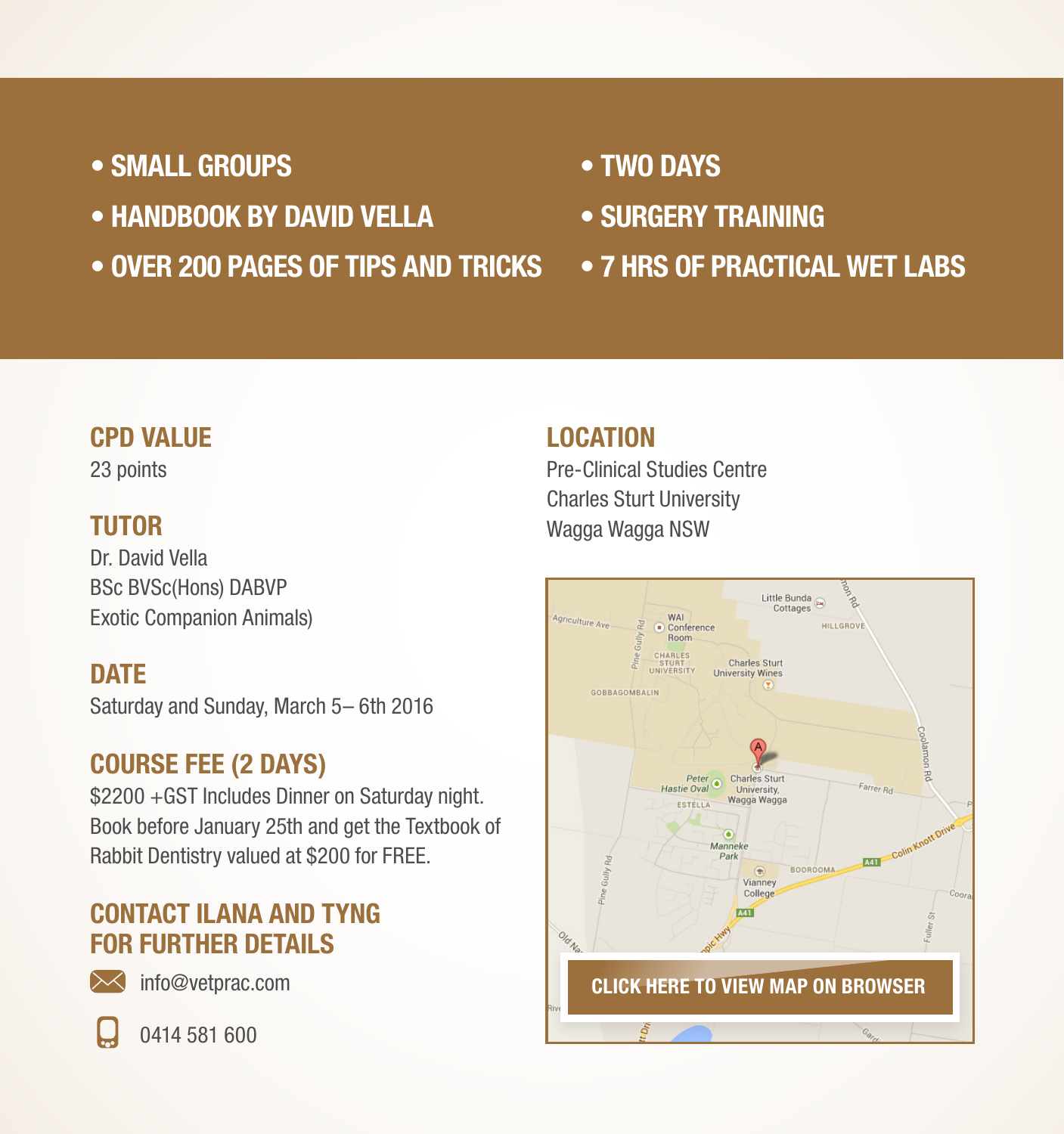## **PRESENTERS**

#### *Speaker*

#### **DR. DAVID VELLA**

BSc BVSc(Hons) (DABVP Exotic) Companion Animals

Dr David Vella graduated with a Bachelor of Science (1992) and a Bachelor of Veterinary Science (1996) – both from the University of Sydney. In 2009, David became a Diplomate of the American Board of Veterinary Practitioners in Exotic Companion Mammals, the first and only Australian vet to achieve these credentials. Currently volunteering for NSW WIRES (Wildlife Information Rescue & Emergency Service), Dr Vella is involved in reptile and amphibian rescue. He also trains in handling, rehabilitation, foster care and rescue. Dr Vella is director of Sydney Exotics and Rabbit Vets (SERV) working out of the North Shore Veterinary Specialist Centre.

#### **DR NARFLIF WALTER**

BVSc, MRCVS

Narelle graduated in 1996 at Melbourne University and worked throughout Victoria as a dairy and large animal veterinarian. She has travelled extensively to New Zealand and the United Kingdom where her interest for rabbits increased. In England, Narelle worked in a large small animal clinic and treated an increasingly large number of rabbit patients over three years. Returning to Australia it became obvious that rabbits were increasing in popularity, especially as inside house rabbits. Narelle concentrates exclusively on rabbits and the occasional guinea pig as both a primary and secondary opinion veterinarian. She offers routine rabbit services including desexings and routine vaccinations, as well as surgical and medical care at her hospital Melbourne Rabbit Clinic.

#### **DR MICHELLE DALLI**

BSc BVSc

Michelle graduated from Sydney University in 2005 with a special interest in exotics and wildlife, particularly reptiles. Dr Bingley has worked in various small animal practices since graduation and also had her own mobile veterinary service for reptiles. Now working for David Vella for over four years and loving it, Michelle is particularly focused on surgery and the challenge of performing even routine procedures in exotics. She has developed a strong interest in small mammal medicine. Michelle has two children who love animals and the home is shared with 2 dogs, 3 rabbits, a guine pig, 6 snakes and a lace monitor.